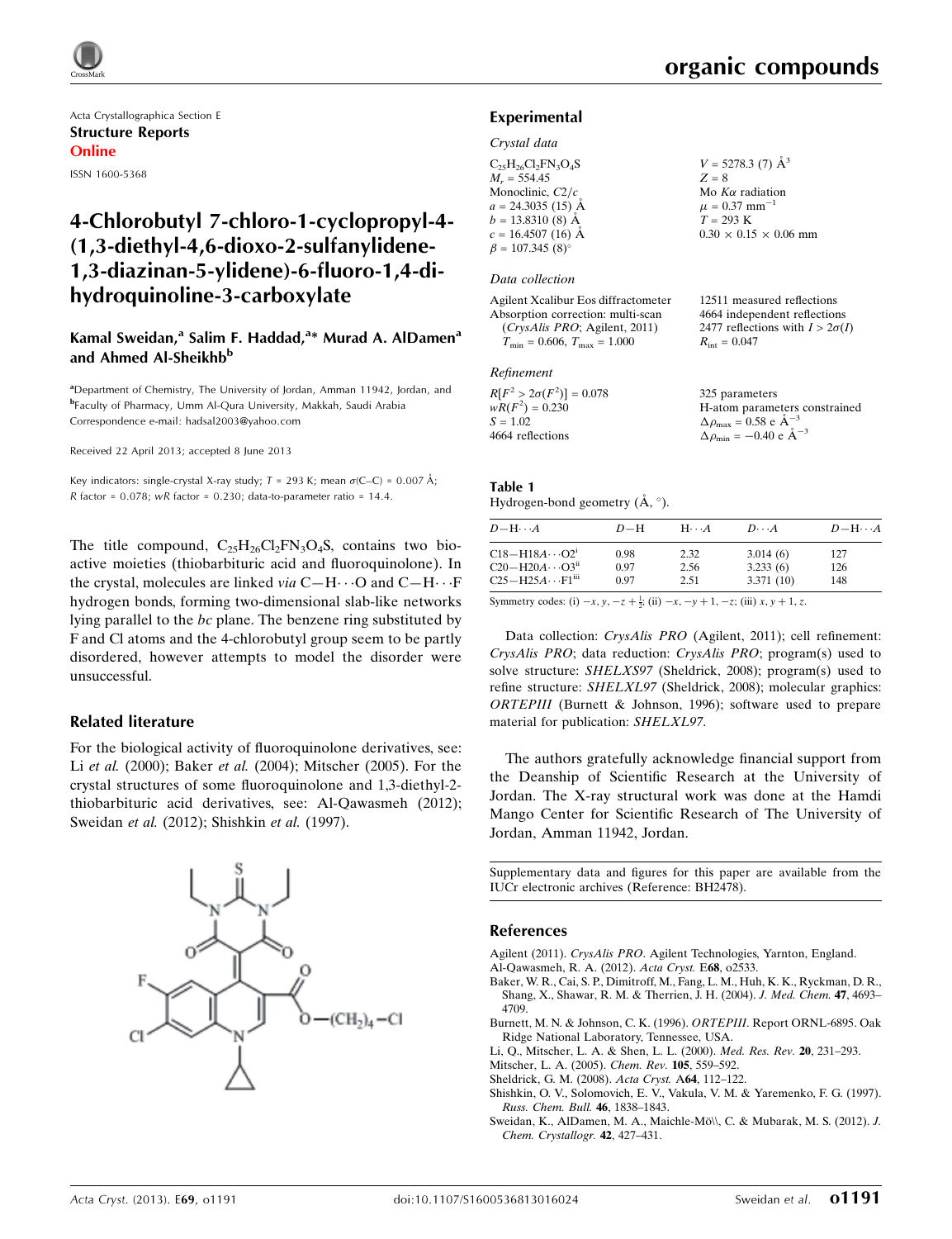# **supporting information**

*Acta Cryst.* (2013). E**69**, o1191 [doi:10.1107/S1600536813016024]

# **4-Chlorobutyl 7-chloro-1-cyclopropyl-4-(1,3-diethyl-4,6-dioxo-2-sulfanylidene-1,3-diazinan-5-ylidene)-6-fluoro-1,4-dihydroquinoline-3-carboxylate**

### **Kamal Sweidan, Salim F. Haddad, Murad A. AlDamen and Ahmed Al-Sheikhb**

### **S1. Comment**

A vast number of fluoroquinolones (Baker *et al.*, 2004) such as ciprofloxacin and moxifloxacin have therapeutic efficacy as anti-infective agents (Li *et al.*, 2000; Mitscher, 2005). The prepared molecule contains two bio-active moieties (thiobarbituric acid and fluoroquinolone), which may have a high impact biological effect.

From the X-ray structural analysis, it is interesting to note that this structure presents some zwitterionic character, since the bond length for C3—C10 is 1.449 (5) Å, intermediate between carbon-carbon single bond and double bond, while bond angles around C10 are close to 120°: C13—C10—C11 = 119.8 (4), C11—C10—C3 = 120.5 (4), and C13—C10—  $C3 = 119.5$  (4)<sup>o</sup>. The crystal structure reveals the negative charge to be localized at the thiobarbituric-acid ring, with a contribution of the enolate form  $\lceil C10 - C11 \rceil = 1.418$  (6), C10-C13 = 1.406 (6), C11-O1 = 1.231 (5), C13-O2 = 1.229 (5) Å; see Sweidan *et al.*, 2012]. The carbon-sulfur bond length is 1.665 (5) Å, which is close to that observed in a 2 thioxo-1,2,3,4-tetrahydropyrimidine derivative [1.673 (9) Å, Shishkin *et al.*, 1997; see also Al-Qawasmeh, 2012].

The displacement parameters in the 4-chlorobutyl branch are rather high, indicating, together with residual electron density in the vicinity, some degree of disorder. For example, C22—C23 bond length, 1.402 (9) Å, is a bit short for a single C—C bond. After convergence, it seems that benzene ring substituted by F1 and Cl1 could also be partly disordered. However, attempts to model such disordered parts did not improve the picture.

### **S2. Experimental**

The title compound was prepared as followed: 8 ml of thionyl chloride was added to a solution containing 1.5 g (5.3 mmol) of 7-chloro-1-cyclopropyl-6-fluoro-4-oxo-1,4-dihydroquinoline-3-carboxylic acid in 15 ml of dry THF. The resulting solution was refluxed for 6 h, then cooled, and evaporated under reduced pressure to remove the excess thionyl chloride. To the resulting residue, a solution of 1,3-diethyl-2-thiobarbituric acid  $(1.19 \text{ g}, 6.0 \text{ mmol})$  and 1.5 ml (10.0) mmol) of dry triethylamine in 20 ml of dry THF were added, at room temperature. After stirring overnight, the resulting precipitate was filtered off, washed with H<sub>2</sub>O/THF (1:2), and dried under reduced pressure. Yield: 1.5 g (51%). This solid was recrystallized from dichloromethane/diethylether, affording brownish crystals. A flat elongated crystal was mounted and data collected using five omega scans and a total of 277 frames with an exposure time of 76 s per frame.

### **S3. Refinement**

All non-H atoms were refined anisotropically. H atoms were positioned geometrically, with C—H = 0.93 (aromatic CH), 0.96 (methyl CH<sub>3</sub>), 0.97 (methylene CH<sub>2</sub>), or 0.98 Å (methine CH), and constrained to ride on their parent atoms, with  $U_{\text{iso}}(H) = 1.5U_{\text{eq}}$  (carrier atoms) for methyl groups and  $1.2U_{\text{eq}}$  (carrier atoms) otherwise. Highest difference peak and hole in the last difference map are 0.58 and -0.40  $e/\text{\AA}^3$ , respectively.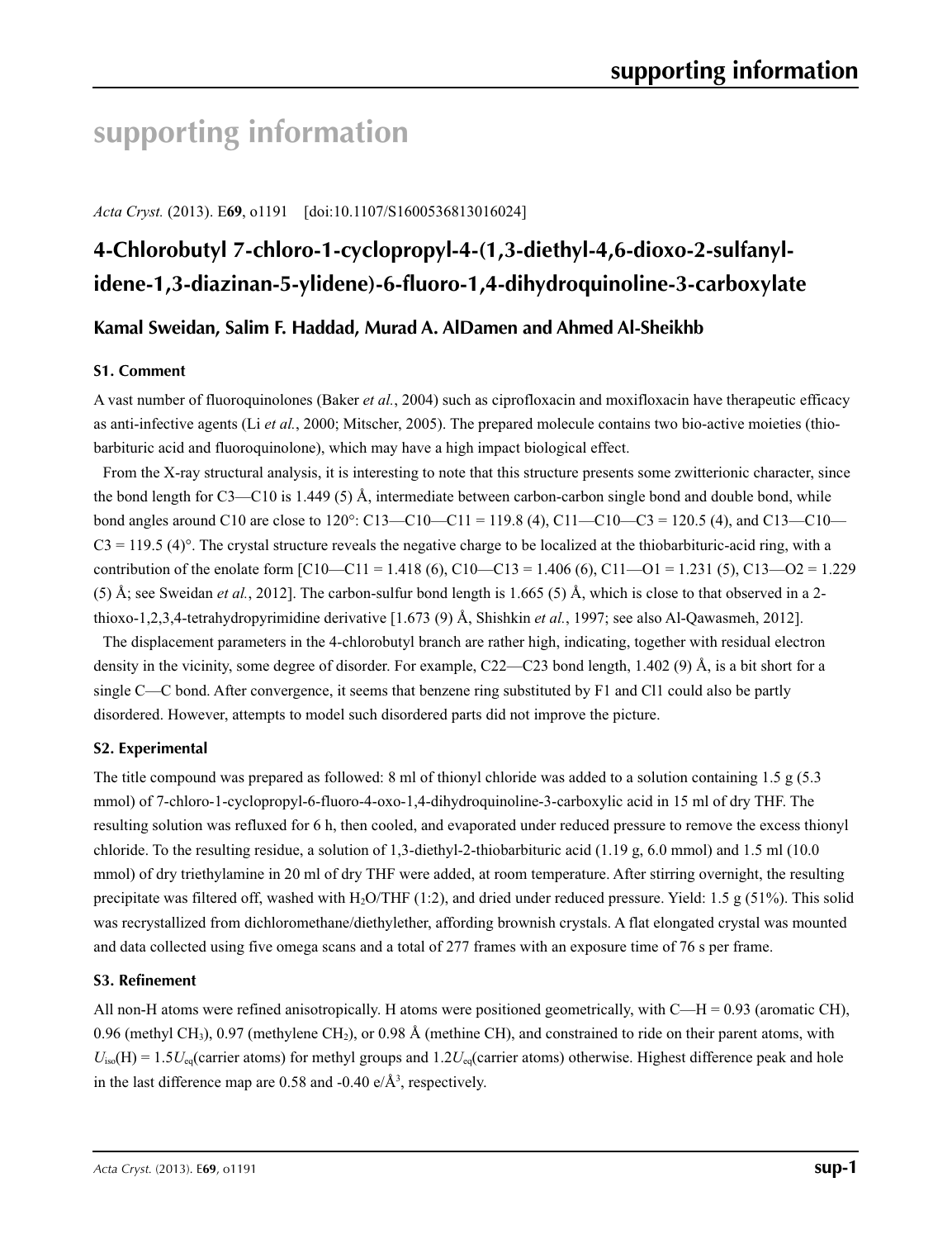

### **Figure 1**

*ORTEP* drawing showing the molecular conformation of the title compound. Displacement ellipsoids for non-H atoms are drawn at the 30% probability level. Hydrogen atoms are represented as small spheres of arbitrary radii.

# **4-Chlorobutyl 7-chloro-1-cyclopropyl-4-(1,3-diethyl-4,6-dioxo-2-sulfanylidene-1,3-diazinan-5-ylidene)-6 fluoro-1,4-dihydroquinoline-3-carboxylate**

| Crystal data                                         |                                                       |
|------------------------------------------------------|-------------------------------------------------------|
| $C_{25}H_{26}Cl_2FN_3O_4S$                           | $F(000) = 2304$                                       |
| $M_r = 554.45$                                       | $D_x = 1.395$ Mg m <sup>-3</sup>                      |
| Monoclinic, $C2/c$                                   | Mo Ka radiation, $\lambda = 0.71070$ Å                |
| Hall symbol: -C 2yc                                  | Cell parameters from 2598 reflections                 |
| $a = 24.3035(15)$ Å                                  | $\theta$ = 2.9–29.0°                                  |
| $b = 13.8310(8)$ Å                                   | $\mu = 0.37$ mm <sup>-1</sup>                         |
| $c = 16.4507(16)$ Å                                  | $T = 293 \text{ K}$                                   |
| $\beta$ = 107.345 (8) <sup>o</sup>                   | Parallelpiped, orange                                 |
| $V = 5278.3$ (7) Å <sup>3</sup>                      | $0.30 \times 0.15 \times 0.06$ mm                     |
| $Z=8$                                                |                                                       |
| Data collection                                      |                                                       |
| <b>Agilent Xcalibur Eos</b>                          | 12511 measured reflections                            |
| diffractometer                                       | 4664 independent reflections                          |
| Radiation source: Enhance (Mo) X-ray Source          | 2477 reflections with $I > 2\sigma(I)$                |
| Graphite monochromator                               | $R_{\rm int} = 0.047$                                 |
| Detector resolution: 16.0534 pixels mm <sup>-1</sup> | $\theta_{\rm max}$ = 25.0°, $\theta_{\rm min}$ = 2.9° |
| $\omega$ scans                                       | $h = -28 \rightarrow 22$                              |
| Absorption correction: multi-scan                    | $k = -16 \rightarrow 16$                              |
| <i>(CrysAlis PRO</i> ; Agilent, 2011)                | $l = -19 \rightarrow 18$                              |
| $T_{\min} = 0.606$ , $T_{\max} = 1.000$              |                                                       |
|                                                      |                                                       |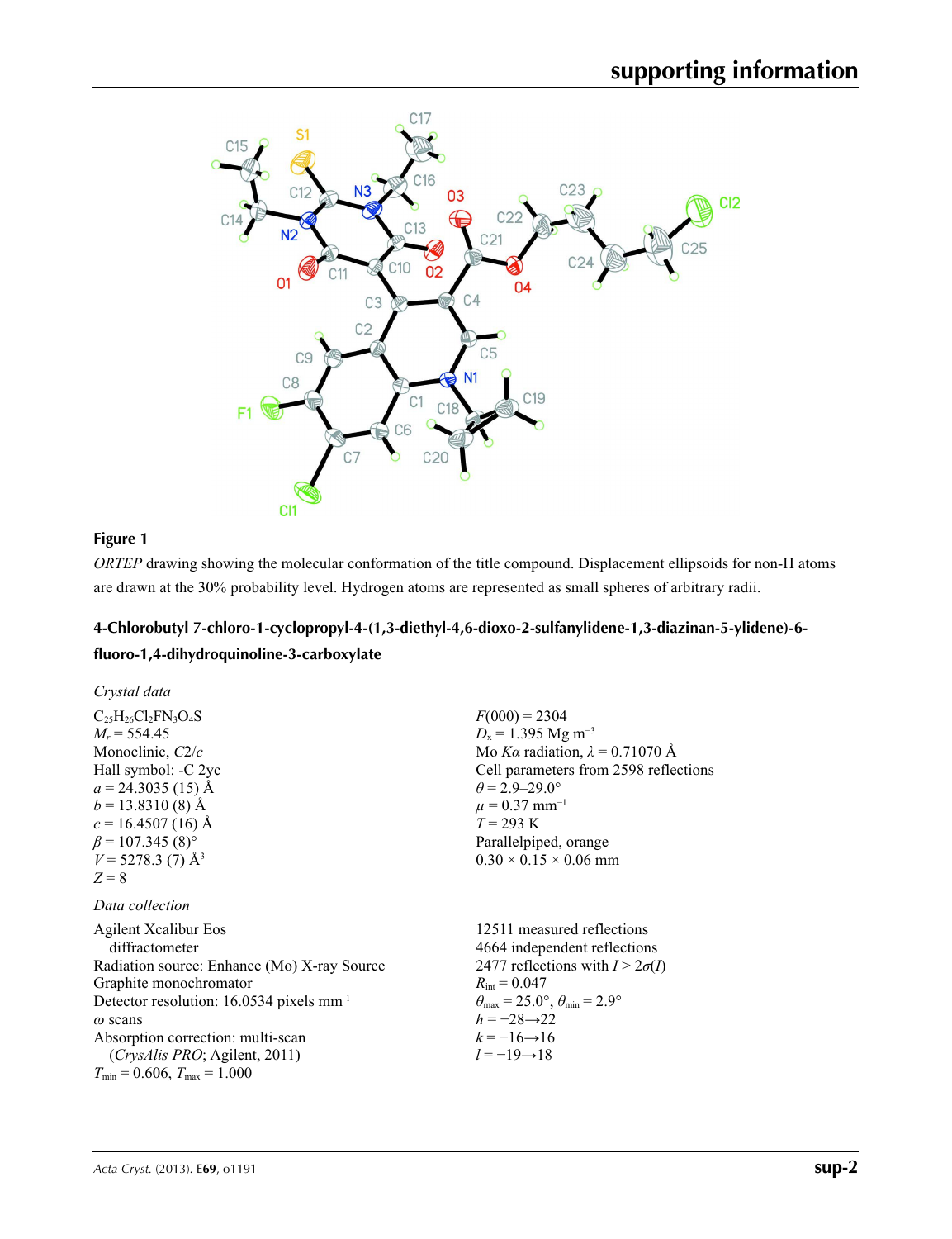*Refinement*

| Refinement on $F^2$                             | Secondary atom site location: difference Fourier   |
|-------------------------------------------------|----------------------------------------------------|
| Least-squares matrix: full                      | map                                                |
| $R[F^2 > 2\sigma(F^2)] = 0.078$                 | Hydrogen site location: inferred from              |
| $wR(F^2) = 0.230$                               | neighbouring sites                                 |
| $S = 1.02$                                      | H-atom parameters constrained                      |
| 4664 reflections                                | $w = 1/[\sigma^2(F_0^2) + (0.1011P)^2 + 5.5588P]$  |
| 325 parameters                                  | where $P = (F_o^2 + 2F_c^2)/3$                     |
| 0 restraints                                    | $(\Delta/\sigma)_{\text{max}}$ < 0.001             |
| 0 constraints                                   | $\Delta \rho_{\text{max}} = 0.58 \text{ e A}^{-3}$ |
| Primary atom site location: structure-invariant | $\Delta \rho_{\rm min} = -0.40 \text{ e A}^{-3}$   |
| direct methods                                  |                                                    |

|                   | $\boldsymbol{\chi}$ | $\mathcal{Y}$ | $\boldsymbol{Z}$ | $U_{\rm iso}*/U_{\rm eq}$ |
|-------------------|---------------------|---------------|------------------|---------------------------|
| S1                | 0.24101(6)          | 0.17120(14)   | 0.14821(12)      | 0.0943(6)                 |
| C11               | $-0.19348(8)$       | 0.14374(13)   | 0.09519(18)      | 0.1377(10)                |
| Cl2               | 0.08427(9)          | 1.00624(14)   | 0.18342(15)      | 0.1267(8)                 |
| ${\rm F}1$        | $-0.07857(15)$      | 0.0682(2)     | 0.1166(3)        | 0.1128(14)                |
| O <sub>1</sub>    | 0.03572(14)         | 0.2291(3)     | 0.0014(2)        | 0.0712(11)                |
| O2                | 0.12679(13)         | 0.4217(2)     | 0.2354(2)        | 0.0586(9)                 |
| O <sub>3</sub>    | 0.08993(13)         | 0.5366(2)     | 0.0784(2)        | 0.0578(9)                 |
| O <sub>4</sub>    | 0.06525(13)         | 0.6089(2)     | 0.1858(2)        | 0.0612(10)                |
| N1                | $-0.08816(13)$      | 0.4624(2)     | 0.1034(2)        | 0.0369(8)                 |
| N2                | 0.12960(16)         | 0.2031(3)     | 0.0780(2)        | 0.0483(10)                |
| N <sub>3</sub>    | 0.17566(15)         | 0.3066(3)     | 0.1881(2)        | 0.0531(11)                |
| C1                | $-0.08558(17)$      | 0.3631(3)     | 0.1035(3)        | 0.0405(10)                |
| C2                | $-0.03227(17)$      | 0.3163(3)     | 0.1127(3)        | 0.0390(10)                |
| C <sub>3</sub>    | 0.01920(16)         | 0.3715(3)     | 0.1196(2)        | 0.0374(10)                |
| C4                | 0.01378(17)         | 0.4713(3)     | 0.1244(3)        | 0.0377(10)                |
| C <sub>5</sub>    | $-0.03978(18)$      | 0.5125(3)     | 0.1162(3)        | 0.0401(10)                |
| H <sub>5</sub> A  | $-0.0418$           | 0.5794        | 0.1200           | $0.048*$                  |
| C6                | $-0.1360(2)$        | 0.3092(3)     | 0.0963(3)        | 0.0552(13)                |
| H <sub>6</sub> A  | $-0.1710$           | 0.3405        | 0.0887           | $0.066*$                  |
| C7                | $-0.1331(2)$        | 0.2110(4)     | 0.1008(4)        | 0.0736(17)                |
| C8                | $-0.0802(2)$        | 0.1650(4)     | 0.1120(4)        | 0.0724(17)                |
| C9                | $-0.0314(2)$        | 0.2151(3)     | 0.1193(3)        | 0.0582(14)                |
| H9A               | 0.0033              | 0.1821        | 0.1287           | $0.070*$                  |
| C10               | 0.07331(17)         | 0.3246(3)     | 0.1239(3)        | 0.0401(10)                |
| C11               | 0.07575(18)         | 0.2519(3)     | 0.0643(3)        | 0.0462(11)                |
| C12               | 0.1791(2)           | 0.2288(4)     | 0.1375(3)        | 0.0516(12)                |
| C13               | 0.12424(17)         | 0.3552(3)     | 0.1849(3)        | 0.0434(11)                |
| C14               | 0.1290(2)           | 0.1194(4)     | 0.0207(4)        | 0.0677(15)                |
| H <sub>14</sub> A | 0.1561              | 0.0711        | 0.0517           | $0.081*$                  |
| H14B              | 0.0909              | 0.0905        | 0.0041           | $0.081*$                  |
| C15               | 0.1443(3)           | 0.1470(4)     | $-0.0569(4)$     | 0.092(2)                  |
| H <sub>15</sub> A | 0.1433              | 0.0907        | $-0.0915$        | $0.138*$                  |
| H15B              | 0.1823              | 0.1743        | $-0.0409$        | $0.138*$                  |

*Fractional atomic coordinates and isotropic or equivalent isotropic displacement parameters (Å<sup>2</sup>)*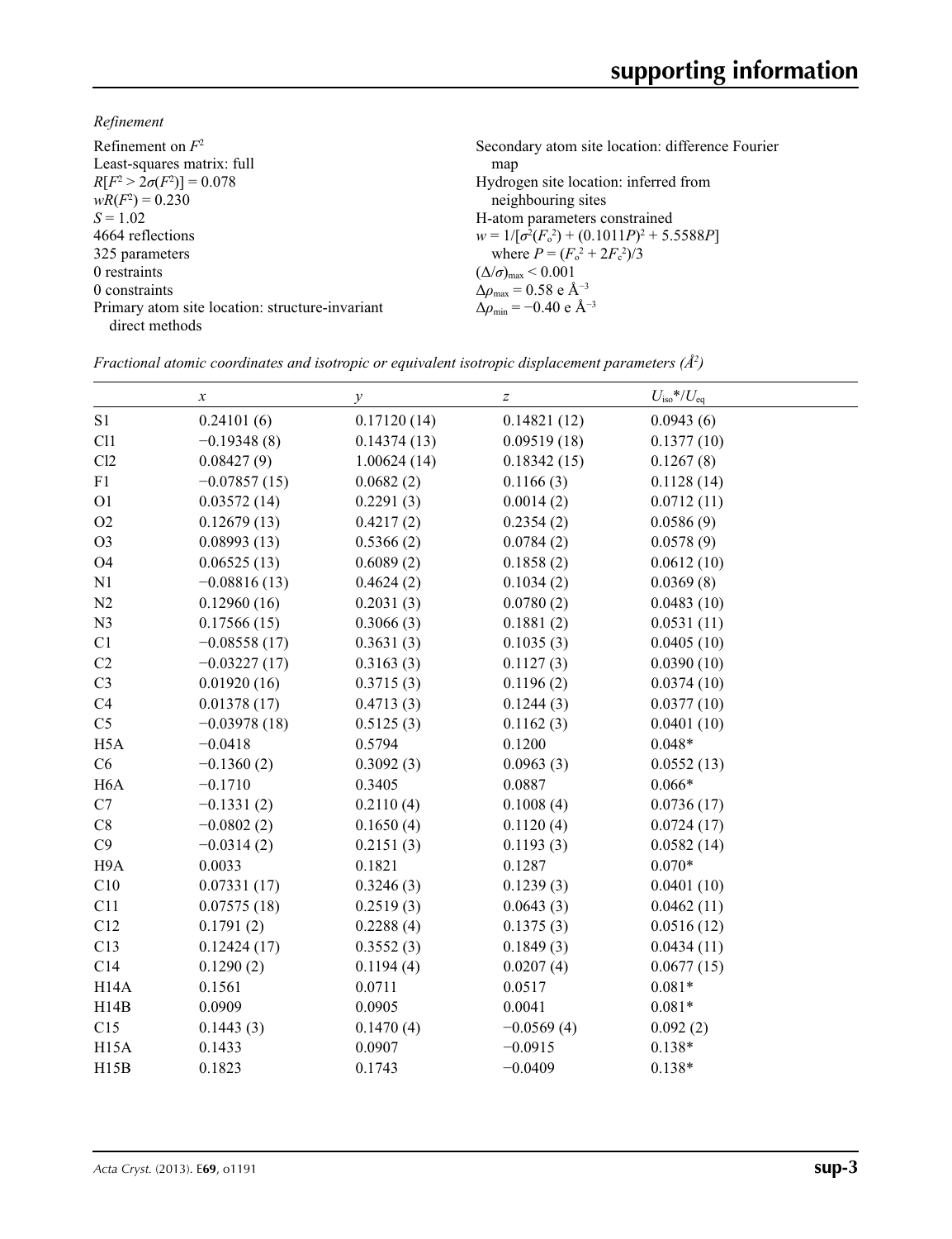| H15C              | 0.1171         | 0.1938    | $-0.0886$ | $0.138*$   |
|-------------------|----------------|-----------|-----------|------------|
| C16               | 0.2289(2)      | 0.3434(5) | 0.2500(4) | 0.0736(17) |
| H <sub>16</sub> A | 0.2564         | 0.2910    | 0.2675    | $0.088*$   |
| H16B              | 0.2200         | 0.3671    | 0.3001    | $0.088*$   |
| C17               | 0.2549(3)      | 0.4222(6) | 0.2130(5) | 0.107(2)   |
| H17A              | 0.2893         | 0.4446    | 0.2545    | $0.161*$   |
| H17B              | 0.2279         | 0.4746    | 0.1965    | $0.161*$   |
| H17C              | 0.2643         | 0.3985    | 0.1639    | $0.161*$   |
| C18               | $-0.14249(17)$ | 0.5130(3) | 0.0928(3) | 0.0437(11) |
| <b>H18A</b>       | $-0.1549$      | 0.5188    | 0.1441    | $0.052*$   |
| C19               | $-0.1571(2)$   | 0.5954(4) | 0.0329(3) | 0.0594(14) |
| H <sub>19</sub> A | $-0.1768$      | 0.6502    | 0.0484    | $0.071*$   |
| H19B              | $-0.1302$      | 0.6116    | 0.0016    | $0.071*$   |
| C20               | $-0.1889(2)$   | 0.5045(4) | 0.0120(3) | 0.0610(14) |
| H20A              | $-0.1817$      | 0.4647    | $-0.0324$ | $0.073*$   |
| H20B              | $-0.2283$      | 0.5032    | 0.0144    | $0.073*$   |
| C <sub>21</sub>   | 0.06135(18)    | 0.5399(3) | 0.1271(3) | 0.0455(11) |
| C22               | 0.1124(3)      | 0.6771(5) | 0.1981(5) | 0.094(2)   |
| H22A              | 0.1302         | 0.6866    | 0.2587    | $0.113*$   |
| H22B              | 0.1412         | 0.6496    | 0.1749    | $0.113*$   |
| C23               | 0.0952(3)      | 0.7671(6) | 0.1597(6) | 0.130(3)   |
| H23A              | 0.0825         | 0.7578    | 0.0985    | $0.156*$   |
| H23B              | 0.1288         | 0.8087    | 0.1728    | $0.156*$   |
| C <sub>24</sub>   | 0.0490(3)      | 0.8188(5) | 0.1840(6) | 0.112(2)   |
| H24A              | 0.0610         | 0.8283    | 0.2452    | $0.134*$   |
| H24B              | 0.0146         | 0.7789    | 0.1694    | $0.134*$   |
| C <sub>25</sub>   | 0.0342(4)      | 0.9178(6) | 0.1395(6) | 0.145(4)   |
| H25A              | $-0.0032$      | 0.9385    | 0.1429    | $0.174*$   |
| H25B              | 0.0314         | 0.9106    | 0.0798    | $0.174*$   |
|                   |                |           |           |            |

*Atomic displacement parameters (Å2 )*

|                | $U^{11}$   | $U^{22}$   | $U^{33}$   | $U^{12}$      | $U^{13}$   | $U^{23}$      |
|----------------|------------|------------|------------|---------------|------------|---------------|
| S1             | 0.0580(9)  | 0.1077(14) | 0.1167(15) | 0.0380(9)     | 0.0255(9)  | $-0.0067(10)$ |
| Cl1            | 0.0780(11) | 0.0645(11) | 0.284(3)   | $-0.0280(9)$  | 0.0751(15) | $-0.0082(14)$ |
| Cl2            | 0.1264(17) | 0.0849(14) | 0.161(2)   | $-0.0058(12)$ | 0.0313(15) | 0.0051(12)    |
| F <sub>1</sub> | 0.094(3)   | 0.0357(18) | 0.222(5)   | $-0.0059(17)$ | 0.067(3)   | 0.003(2)      |
| O <sub>1</sub> | 0.052(2)   | 0.082(3)   | 0.072(3)   | 0.0024(19)    | 0.0056(19) | $-0.036(2)$   |
| O <sub>2</sub> | 0.0491(19) | 0.075(2)   | 0.043(2)   | 0.0087(17)    | 0.0004(16) | $-0.0185(17)$ |
| O <sub>3</sub> | 0.0477(18) | 0.070(2)   | 0.060(2)   | $-0.0072(17)$ | 0.0225(17) | $-0.0007(17)$ |
| O4             | 0.0503(19) | 0.046(2)   | 0.090(3)   | $-0.0131(16)$ | 0.0254(19) | $-0.0231(18)$ |
| N <sub>1</sub> | 0.0313(18) | 0.036(2)   | 0.045(2)   | 0.0007(16)    | 0.0143(16) | $-0.0002(16)$ |
| N <sub>2</sub> | 0.048(2)   | 0.042(2)   | 0.061(3)   | 0.0062(18)    | 0.027(2)   | $-0.0024(18)$ |
| N <sub>3</sub> | 0.035(2)   | 0.073(3)   | 0.047(2)   | 0.0094(19)    | 0.0070(18) | $-0.008(2)$   |
| C <sub>1</sub> | 0.038(2)   | 0.039(3)   | 0.046(3)   | $-0.003(2)$   | 0.017(2)   | $-0.002(2)$   |
| C <sub>2</sub> | 0.038(2)   | 0.037(2)   | 0.043(3)   | 0.003(2)      | 0.012(2)   | $-0.0028(19)$ |
| C <sub>3</sub> | 0.035(2)   | 0.042(3)   | 0.035(2)   | 0.001(2)      | 0.0089(19) | $-0.0015(18)$ |
| C <sub>4</sub> | 0.036(2)   | 0.040(3)   | 0.038(3)   | $-0.001(2)$   | 0.0111(19) | $-0.0021(18)$ |
|                |            |            |            |               |            |               |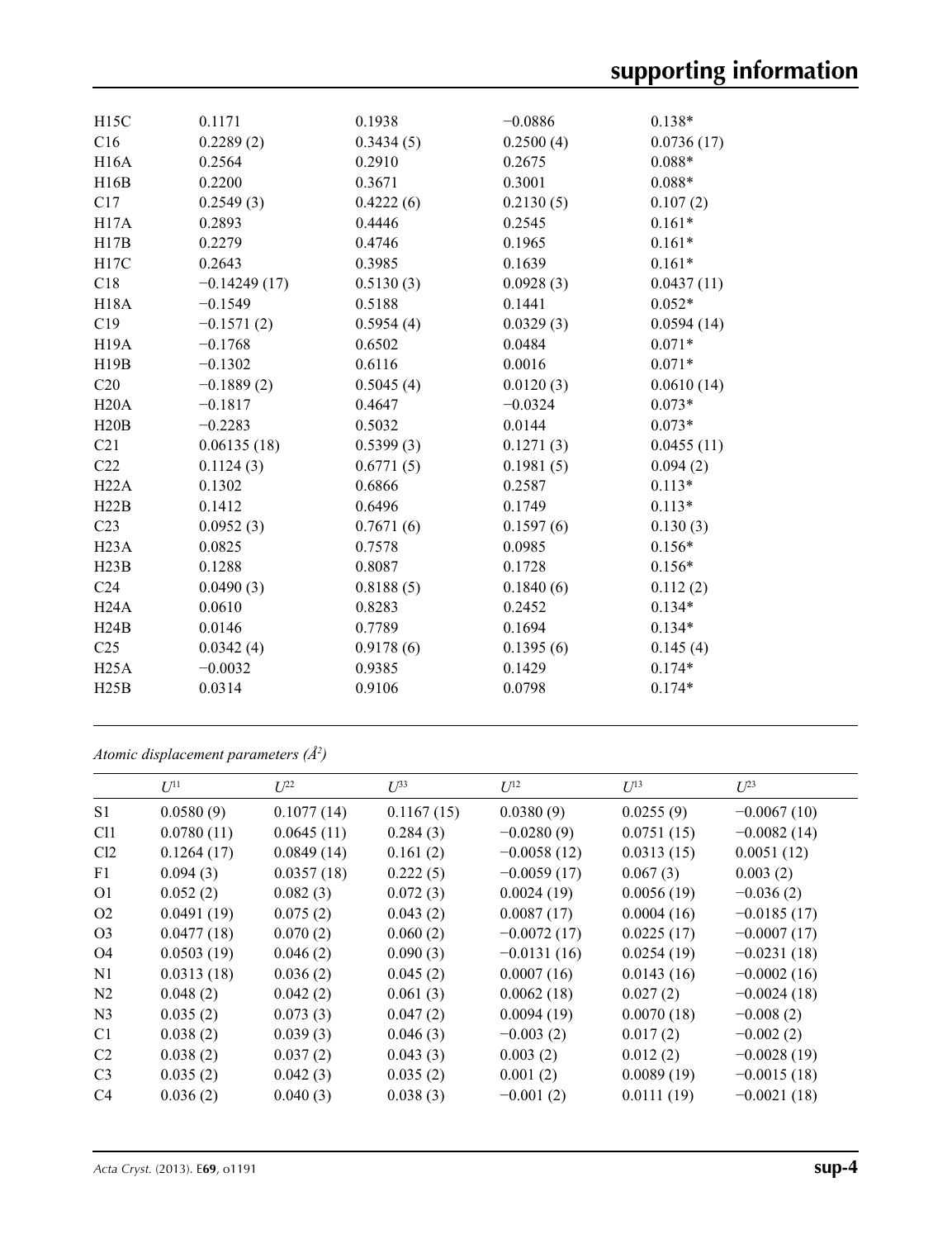| C <sub>5</sub>  | 0.043(2) | 0.037(2) | 0.042(3) | $-0.002(2)$ | 0.015(2)    | $-0.0022(19)$ |
|-----------------|----------|----------|----------|-------------|-------------|---------------|
| C <sub>6</sub>  | 0.042(3) | 0.046(3) | 0.080(4) | $-0.003(2)$ | 0.022(3)    | $-0.003(2)$   |
| C7              | 0.057(3) | 0.051(3) | 0.120(5) | $-0.016(3)$ | 0.036(3)    | $-0.009(3)$   |
| C8              | 0.065(4) | 0.036(3) | 0.126(5) | 0.000(3)    | 0.044(4)    | 0.000(3)      |
| C9              | 0.051(3) | 0.042(3) | 0.086(4) | 0.005(2)    | 0.027(3)    | 0.004(2)      |
| C10             | 0.038(2) | 0.041(3) | 0.041(3) | 0.003(2)    | 0.012(2)    | $-0.0051(19)$ |
| C11             | 0.039(2) | 0.046(3) | 0.056(3) | 0.003(2)    | 0.018(2)    | $-0.005(2)$   |
| C12             | 0.046(3) | 0.059(3) | 0.052(3) | 0.009(2)    | 0.018(2)    | 0.003(2)      |
| C13             | 0.037(2) | 0.056(3) | 0.037(3) | 0.005(2)    | 0.011(2)    | $-0.004(2)$   |
| C <sub>14</sub> | 0.069(3) | 0.049(3) | 0.092(4) | $-0.001(3)$ | 0.035(3)    | $-0.021(3)$   |
| C15             | 0.118(5) | 0.074(4) | 0.106(5) | $-0.016(4)$ | 0.066(4)    | $-0.034(4)$   |
| C16             | 0.044(3) | 0.108(5) | 0.057(4) | 0.010(3)    | $-0.003(3)$ | $-0.010(3)$   |
| C17             | 0.070(4) | 0.130(6) | 0.105(6) | $-0.020(4)$ | 0.001(4)    | $-0.013(5)$   |
| C18             | 0.035(2) | 0.050(3) | 0.049(3) | 0.008(2)    | 0.017(2)    | 0.006(2)      |
| C19             | 0.046(3) | 0.060(3) | 0.077(4) | 0.014(3)    | 0.026(3)    | 0.024(3)      |
| C <sub>20</sub> | 0.038(3) | 0.073(4) | 0.071(4) | 0.010(3)    | 0.014(3)    | 0.005(3)      |
| C <sub>21</sub> | 0.037(2) | 0.047(3) | 0.051(3) | $-0.001(2)$ | 0.011(2)    | 0.000(2)      |
| C <sub>22</sub> | 0.067(4) | 0.065(4) | 0.145(7) | $-0.019(3)$ | 0.023(4)    | $-0.037(4)$   |
| C <sub>23</sub> | 0.068(5) | 0.105(6) | 0.203(9) | $-0.009(5)$ | 0.019(5)    | 0.021(6)      |
| C <sub>24</sub> | 0.088(5) | 0.091(5) | 0.150(7) | $-0.004(4)$ | 0.027(5)    | $-0.002(5)$   |
| C <sub>25</sub> | 0.119(7) | 0.102(6) | 0.170(9) | $-0.009(5)$ | $-0.022(6)$ | $-0.002(6)$   |
|                 |          |          |          |             |             |               |

## *Geometric parameters (Å, º)*

| $S1 - C12$ | 1.665(5) | $C10 - C11$  | 1.418(6) |
|------------|----------|--------------|----------|
| $Cl1-C7$   | 1.717(5) | $C14 - C15$  | 1.481(8) |
| $Cl2-C25$  | 1.725(7) | $C14 - H14A$ | 0.9700   |
| $F1 - C8$  | 1.341(6) | $C14 - H14B$ | 0.9700   |
| $O1 - C11$ | 1.231(5) | $C15 - H15A$ | 0.9600   |
| $O2 - C13$ | 1.229(5) | $C15 - H15B$ | 0.9600   |
| $O3 - C21$ | 1.208(5) | $C15 - H15C$ | 0.9600   |
| $O4 - C21$ | 1.340(5) | $C16 - C17$  | 1.479(8) |
| $O4 - C22$ | 1.451(6) | $C16 - H16A$ | 0.9700   |
| $N1 - C5$  | 1.326(5) | $C16 - H16B$ | 0.9700   |
| $N1 - C1$  | 1.375(5) | $C17 - H17A$ | 0.9600   |
| $N1 - C18$ | 1.458(5) | $C17 - H17B$ | 0.9600   |
| $N2 - C12$ | 1.352(6) | $C17 - H17C$ | 0.9600   |
| $N2 - C11$ | 1.429(5) | $C18 - C20$  | 1.469(6) |
| $N2 - C14$ | 1.491(6) | $C18 - C19$  | 1.479(6) |
| $N3 - C12$ | 1.379(6) | $C18 - H18A$ | 0.9800   |
| $N3 - C13$ | 1.406(5) | $C19 - C20$  | 1.462(7) |
| $N3 - C16$ | 1.477(6) | $C19 - H19A$ | 0.9700   |
| $C1-C6$    | 1.409(6) | $C19 - H19B$ | 0.9700   |
| $C1-C2$    | 1.415(5) | $C20 - H20A$ | 0.9700   |
| $C2-C9$    | 1.404(6) | $C20 - H20B$ | 0.9700   |
| $C2-C3$    | 1.441(5) | $C22-C23$    | 1.402(9) |
| $C3-C4$    | 1.391(6) | $C22-H22A$   | 0.9700   |
| $C3 - C10$ | 1.449(5) | $C22 - H22B$ | 0.9700   |
|            |          |              |          |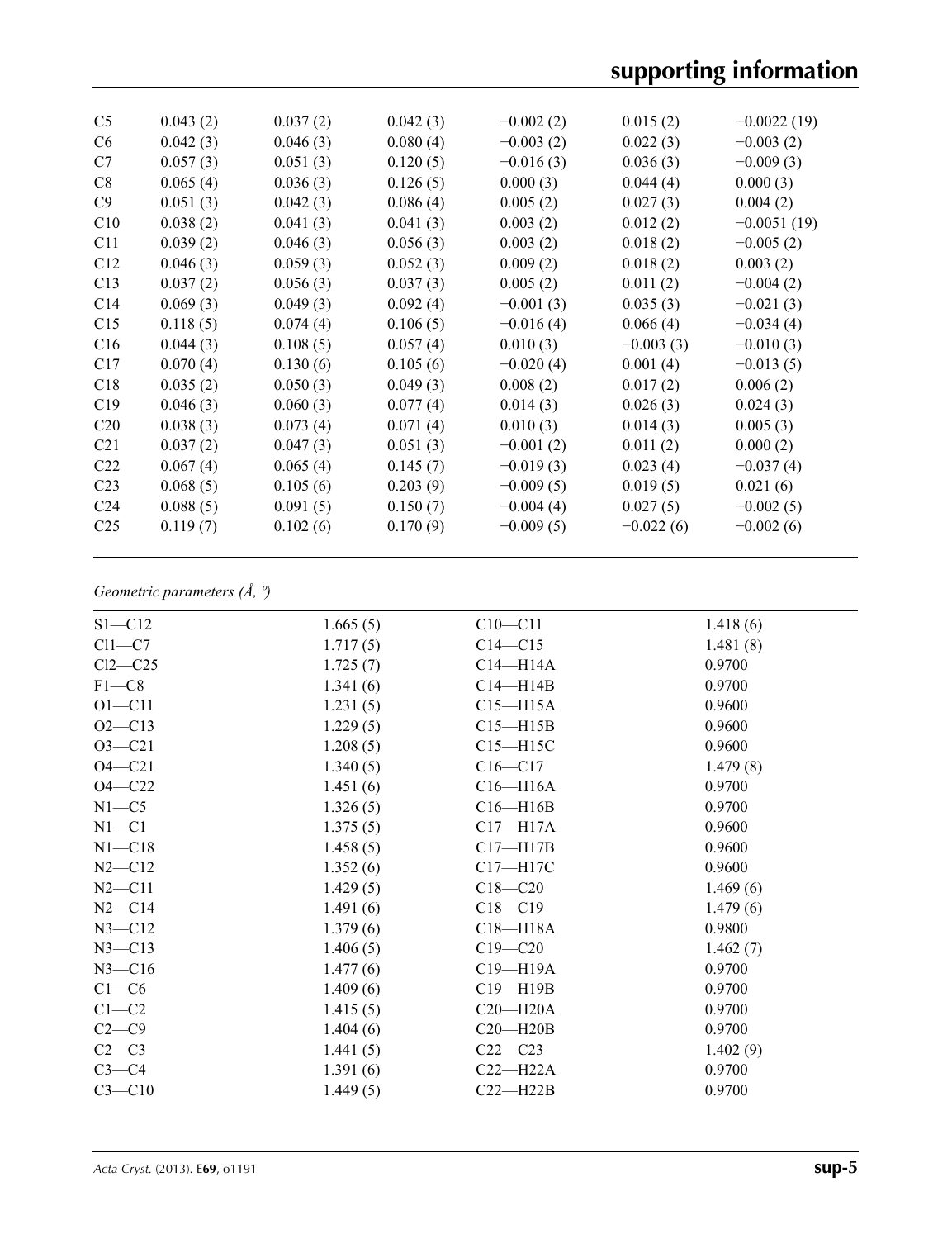| $C4-C5$          | 1.390(5) | $C23-C24$             | 1.484(10)  |
|------------------|----------|-----------------------|------------|
| $C4 - C21$       | 1.486(6) | $C23 - H23A$          | 0.9700     |
| $C5 - H5A$       | 0.9300   | $C23 - H23B$          | 0.9700     |
| $C6-C7$          | 1.361(7) | $C24 - C25$           | 1.544(10)  |
| $C6 - H6A$       | 0.9300   | $C24 - H24A$          | 0.9700     |
| $C7-C8$          | 1.396(7) | $C24 - H24B$          | 0.9700     |
| $C8-C9$          | 1.348(7) | $C25 - H25A$          | 0.9700     |
| $C9 - H9A$       | 0.9300   | $C25 - H25B$          | 0.9700     |
| $C10 - C13$      | 1.406(6) |                       |            |
|                  |          |                       |            |
| $C21 - 04 - C22$ | 116.5(4) | H15A-C15-H15C         | 109.5      |
| $C5-M1-C1$       | 118.9(3) | H15B-C15-H15C         | 109.5      |
| $C5 - N1 - C18$  | 119.8(3) | $N3 - C16 - C17$      | 111.4(5)   |
| $C1 - N1 - C18$  | 121.3(3) | $N3$ — $C16$ — $H16A$ | 109.4      |
| $C12 - N2 - C11$ | 124.5(4) | $C17 - C16 - H16A$    | 109.4      |
| $C12 - N2 - C14$ | 120.0(4) | N3-C16-H16B           | 109.4      |
| $C11 - N2 - C14$ | 115.5(4) | $C17-C16-H16B$        | 109.4      |
| $C12 - N3 - C13$ | 124.3(4) | $H16A - C16 - H16B$   | 108.0      |
| $C12 - N3 - C16$ | 119.1(4) | $C16-C17-H17A$        | 109.5      |
| $C13 - N3 - C16$ | 116.6(4) | $C16-C17-H17B$        | 109.5      |
| $N1-C1-C6$       | 119.4(4) | H17A-C17-H17B         | 109.5      |
| $N1-C1-C2$       | 119.8(4) | C16-C17-H17C          | 109.5      |
| $C6-C1-C2$       | 120.8(4) | H17A-C17-H17C         | 109.5      |
| $C9 - C2 - C1$   | 117.2(4) | H17B-C17-H17C         | 109.5      |
| $C9-C2-C3$       | 122.0(4) | $N1 - C18 - C20$      | 119.5(4)   |
| $C1-C2-C3$       | 120.8(4) | $N1 - C18 - C19$      | 118.6(4)   |
| $C4-C3-C2$       | 115.8(3) | $C20-C18-C19$         | 59.5 $(3)$ |
| $C4 - C3 - C10$  | 122.8(4) | $N1-C18-H18A$         | 115.9      |
| $C2-C3-C10$      | 121.3(4) | $C20-C18-H18A$        | 115.9      |
| $C5-C4-C3$       | 120.2(4) | $C19 - C18 - H18A$    | 115.9      |
| $C5 - C4 - C21$  | 116.0(4) | $C20-C19-C18$         | 59.9(3)    |
| $C3 - C4 - C21$  | 123.3(4) | $C20-C19-H19A$        | 117.8      |
| $N1-C5-C4$       | 124.1(4) | $C18 - C19 - H19A$    | 117.8      |
| $N1-C5-H5A$      | 117.9    | C20-C19-H19B          | 117.8      |
| $C4-C5-H5A$      | 117.9    | C18-C19-H19B          | 117.8      |
| $C7-C6-C1$       | 119.6(4) | H19A-C19-H19B         | 114.9      |
| $C7-C6-H6A$      | 120.2    | $C19 - C20 - C18$     | 60.6(3)    |
| $C1-C6-H6A$      | 120.2    | C19-C20-H20A          | 117.7      |
| $C6 - C7 - C8$   | 119.6(5) | C18-C20-H20A          | 117.7      |
| $C6-C7-C11$      | 120.5(4) | C19-C20-H20B          | 117.7      |
| $C8-C7-C11$      | 119.9(4) | C18-C20-H20B          | 117.7      |
| $F1 - C8 - C9$   | 119.8(5) | H20A-C20-H20B         | 114.8      |
| $F1-C8-C7$       | 118.3(5) | $O3 - C21 - O4$       | 125.1(4)   |
| $C9 - C8 - C7$   | 121.9(5) | $O3 - C21 - C4$       | 123.4(4)   |
| $C8-C9-C2$       | 120.9(4) | $O4 - C21 - C4$       | 111.3(4)   |
| $C8-C9-H9A$      | 119.6    | $C23 - C22 - O4$      | 113.5(6)   |
| $C2-C9-H9A$      | 119.6    | $C23 - C22 - H22A$    | 108.9      |
| $C13-C10-C11$    | 119.8(4) | $O4 - C22 - H22A$     | 108.9      |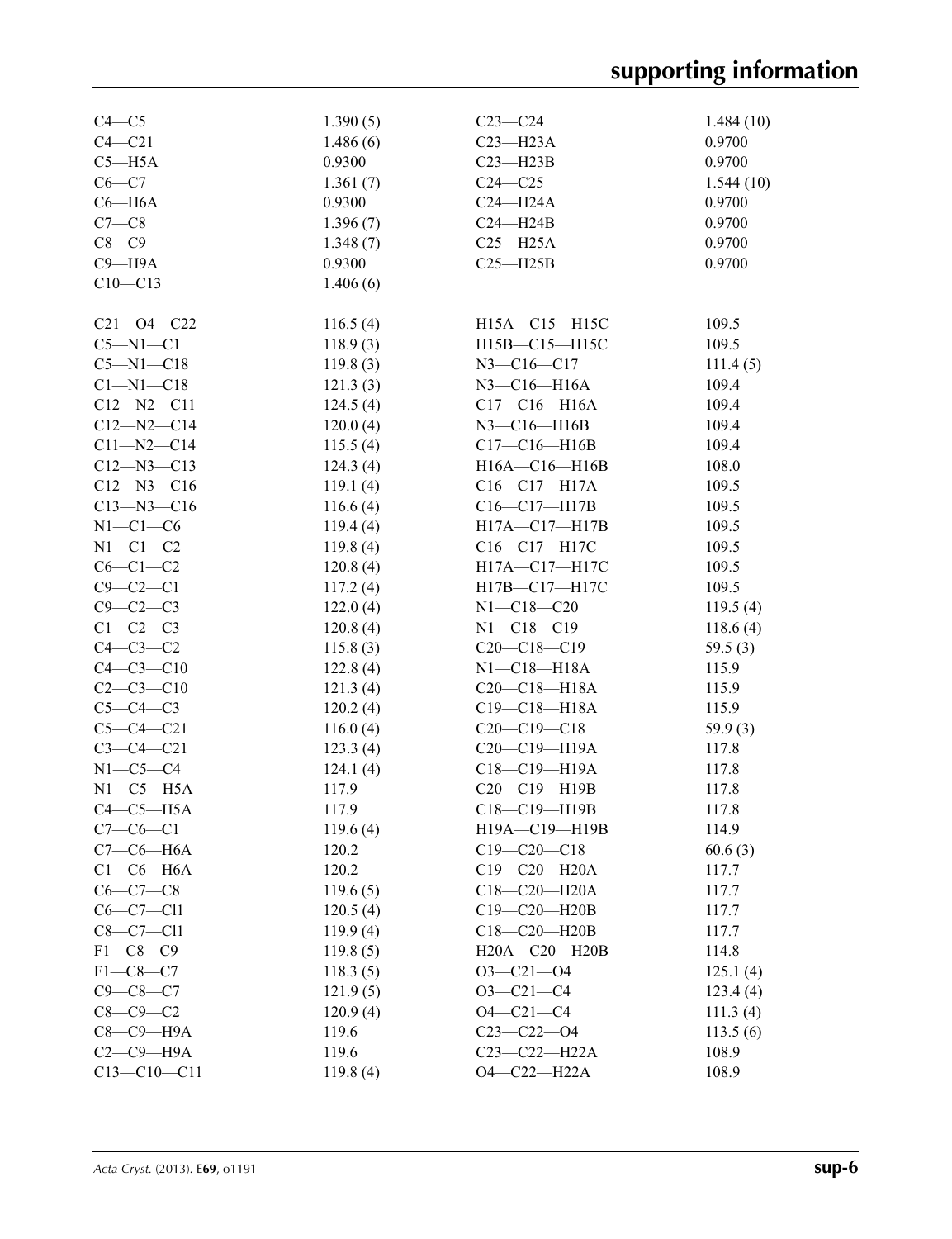| $C13-C10-C3$         | 119.5(4)    | C23-C22-H22B           | 108.9       |
|----------------------|-------------|------------------------|-------------|
| $C11 - C10 - C3$     | 120.5(4)    | $O4 - C22 - H22B$      | 108.9       |
| $O1 - C11 - C10$     | 125.3(4)    | $H22A - C22 - H22B$    | 107.7       |
| $O1 - C11 - N2$      | 118.0(4)    | $C22-C23-C24$          | 117.0(8)    |
| $C10 - C11 - N2$     | 116.8(4)    | $C22-C23-H23A$         | 108.1       |
| $N2 - C12 - N3$      | 116.2(4)    | $C24-C23-H23A$         | 108.1       |
| $N2 - C12 - S1$      | 122.2(4)    | $C22-C23-H23B$         | 108.1       |
| $N3 - C12 - S1$      | 121.7(4)    | $C24-C23-H23B$         | 108.1       |
| $O2 - C13 - N3$      | 117.9(4)    | $H23A - C23 - H23B$    | 107.3       |
| $O2 - C13 - C10$     | 124.4(4)    | $C23-C24-C25$          | 112.8(7)    |
| $N3 - C13 - C10$     | 117.8(4)    | $C23 - C24 - H24A$     | 109.0       |
| $C15 - C14 - N2$     | 112.8(4)    | $C25 - C24 - H24A$     | 109.0       |
| $C15 - C14 - H14A$   | 109.0       | $C23-C24-H24B$         | 109.0       |
| $N2 - C14 - H14A$    | 109.0       | $C25-C24-H24B$         | 109.0       |
| $C15-C14-H14B$       | 109.0       | H24A-C24-H24B          | 107.8       |
| $N2 - C14 - H14B$    | 109.0       | $C24 - C25 - C12$      | 113.3(6)    |
| $H14A - C14 - H14B$  | 107.8       | $C24-C25-H25A$         | 108.9       |
| $C14-C15-H15A$       | 109.5       | $Cl2-C25-H25A$         | 108.9       |
| $C14-C15-H15B$       | 109.5       | $C24-C25-H25B$         | 108.9       |
| $H15A - C15 - H15B$  | 109.5       | $Cl2-C25-H25B$         | 108.9       |
| $C14 - C15 - H15C$   | 109.5       | $H25A - C25 - H25B$    | 107.7       |
|                      |             |                        |             |
| $C5 - N1 - C1 - C6$  | 175.2(4)    | $C12 - N2 - C11 - O1$  | 171.1(5)    |
| $C18 - N1 - C1 - C6$ | $-2.4(6)$   | $C14 - N2 - C11 - O1$  | $-8.3(6)$   |
| $C5 - N1 - C1 - C2$  | $-3.3(6)$   | $C12 - N2 - C11 - C10$ | $-7.7(6)$   |
| $C18 - N1 - C1 - C2$ | 179.1(4)    | $C14 - N2 - C11 - C10$ | 173.0(4)    |
| $N1-C1-C2-C9$        | 175.0(4)    | $C11 - N2 - C12 - N3$  | 1.1(7)      |
| $C6-C1-C2-C9$        | $-3.5(6)$   | $C14 - N2 - C12 - N3$  | $-179.6(4)$ |
| $N1-C1-C2-C3$        | $-1.8(6)$   | $C11 - N2 - C12 - S1$  | $-177.9(3)$ |
| $C6-C1-C2-C3$        | 179.7(4)    | $C14 - N2 - C12 - S1$  | 1.4(6)      |
| $C9 - C2 - C3 - C4$  | $-171.0(4)$ | $C13 - N3 - C12 - N2$  | 4.1(7)      |
| $C1 - C2 - C3 - C4$  | 5.6(6)      | $C16 - N3 - C12 - N2$  | $-175.3(4)$ |
| $C9 - C2 - C3 - C10$ | 7.2(6)      | $C13 - N3 - C12 - S1$  | $-176.8(4)$ |
| $C1 - C2 - C3 - C10$ | $-176.3(4)$ | $C16 - N3 - C12 - S1$  | 3.7(7)      |
| $C2-C3-C4-C5$        | $-4.6(6)$   | $C12 - N3 - C13 - O2$  | 177.8(4)    |
| $C10-C3-C4-C5$       | 177.3(4)    | $C16 - N3 - C13 - O2$  | $-2.7(6)$   |
| $C2-C3-C4-C21$       | $-176.7(4)$ | $C12 - N3 - C13 - C10$ | $-2.3(7)$   |
| $C10-C3-C4-C21$      | 5.2(6)      | $C16 - N3 - C13 - C10$ | 177.1(4)    |
| $C1-M1-C5-C4$        | 4.5(6)      | $C11-C10-C13-02$       | 175.2(4)    |
| $C18 - N1 - C5 - C4$ | $-177.9(4)$ | $C3 - C10 - C13 - 02$  | $-1.3(7)$   |
| $C3-C4-C5-N1$        | $-0.3(6)$   | $C11 - C10 - C13 - N3$ | $-4.7(6)$   |
| $C21-C4-C5-N1$       | 172.3(4)    | $C3-C10-C13-N3$        | 178.8(4)    |
| $N1-C1-C6-C7$        | $-176.7(5)$ | $C12 - N2 - C14 - C15$ | $-87.5(6)$  |
| $C2-C1-C6-C7$        | 1.8(7)      | $C11 - N2 - C14 - C15$ | 91.9(6)     |
| $C1-C6-C7-C8$        | $-0.2(9)$   | $C12 - N3 - C16 - C17$ | 92.7(6)     |
| $C1-C6-C7-C11$       | 178.2(4)    | $C13 - N3 - C16 - C17$ | $-86.8(6)$  |
| $C6-C7-C8-F1$        | 179.6(5)    | $C5 - N1 - C18 - C20$  | 117.2(5)    |
| $Cl1-C7-C8-F1$       | 1.2(8)      | $C1 - N1 - C18 - C20$  | $-65.2(5)$  |